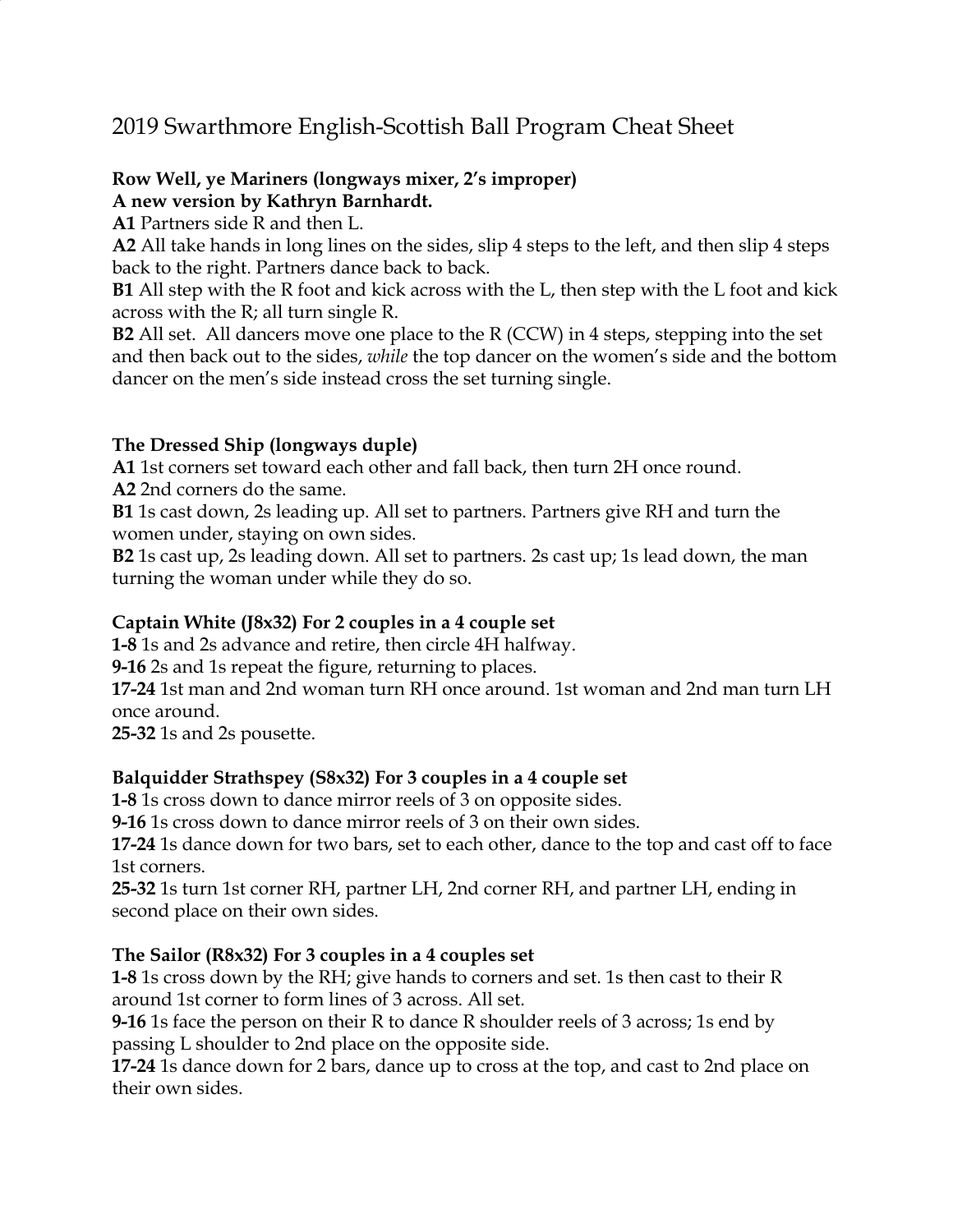**25-32** Rights and Lefts.

#### **Dancing Across the Atlantic (longways duple)**

**A1** 1st man cross down to dance figure of eight around the 2s (starting by passing 2nd woman by the L) and cross the set to end in partner's place; *while* 1st woman waits for 2 bars and then follows to end in her partner's place.

**A2** 2s repeat the figure, 2nd woman leading. All end improper.

**B1** 1st man and 2nd woman (in 2nd corner positions) take R hand, then L hand, and turn halfway to change places. All face partner along the line and dance back-to-back. **B2** 1st woman and 2nd man (in 1st corner positions) repeat the figure (give RH, then LH, turn halfway) to change places. All face partner across the set and dance back-to-back.

#### **At Nancy's House (three couple set)**

**A** Circle 6 hands around to the left and back. 1s turn RH; *meanwhile* 2s and 3s star RH. 1s cast down to the bottom and cross R shoulder; *meanwhile* 2s and 3s cross RH with partner, then cross diagonally up, passing R shoulder with partner.

**B** Middle couple (3s) advance toward partner, then turn single R into a cast CW to the top and bottom of the set, forming lines of three across *Meanwhile* 1s and 2s set facing opposite corners, and then petronella (travelling turn single) over the R shoulder to move CCW to the next corner position. Repeat this three times, with the 3s casting CW into partner's places, then the top and bottom of the set, and then their own places. End proper and progressed in order 2-3-1.

# **EH3 7AF (J8x32) For 3 couples in a 4 couple set**

**1-8** 1s lead down the middle and up.

**9-16** 1s, 2s, and 3s promenade; 1s cast to 2nd place and 2s dance up into first place to end 2, 1, 3.

**17-24** 1s pass by the R shoulder and turn 1st corners ¾ by RH, ending with 1st woman between the 2s facing down and 1st man between the 3s facing up. 1s pass by R shoulder and turn 2nd corners by RH.

**25-32** 1st man dances RH across with 2s while 1st woman dances RH across with 3s. 1st woman dances half figure of eight up between the 2s while 1st man dances half figure of eight down between the 3s, 1s ending in 2nd place on their own sides.

# **Let's Meet Again (S8x32) For 2 couples in a 4 couple set**

**1-8** 1s dance a half figure of eight around the 2s and face down. 1s and 2s set (no hands) and then, facing diagonally in, set again.

**9-16** 1s dance in to take promenade hold and dance a reel of 3 with 2s, starting with 1s giving R shoulder to 2nd man. 1s turn by LH halfway to end in original places.

**17-24** Set and turn 2H, 1s *halfway* and 2s once around, ending facing up and down. Advance for one and retire for 1; then advance again and, taking hands with neighbor opposite, retire to the sides of the set.

**25-32** Set and turn 2H 1¼, opening up to form a line up and down the center, with the men joining LH. Rotate the line CCW halfway. 1s turn RH  $\frac{3}{4}$  while the 2s turn LH  $\frac{3}{4}$  to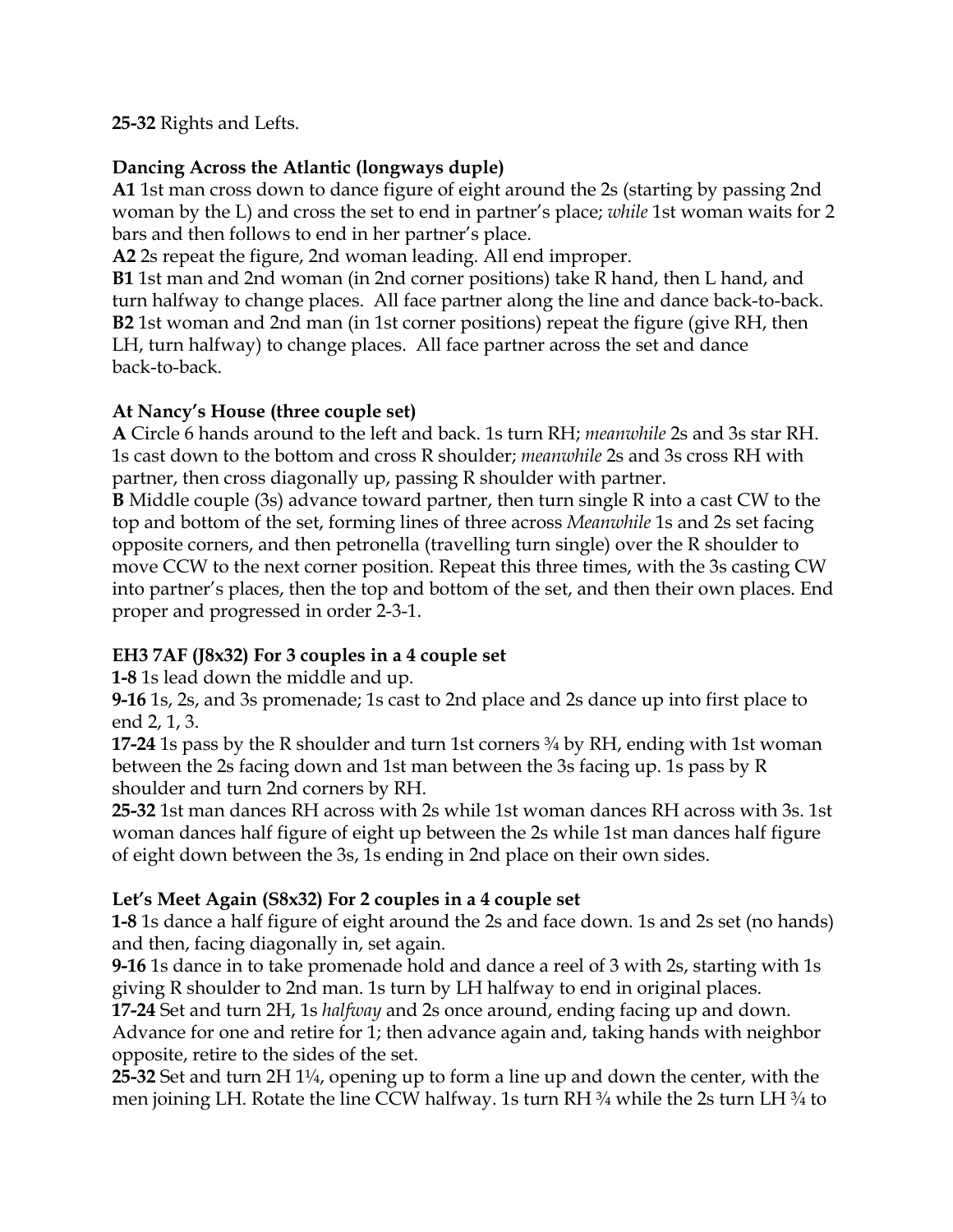end in progressed places.

#### **Key to the Cellar (longways triple)**

**A1** 1s cast down one place as 2s move up. 3s gate the 1s down and around into lines of 3 on the sides.

**A2** Lines of three go forward and back. 2s gate the 1s up and around.

**B1** Heys across the dance: 1st woman with the 2s, 1st man down with the 3s, both starting L shoulder to corner.

**B2** 1s gypsy R once around. All turn partners 2H.

#### **The Carousel (Contra, longways duple minor improper)**

**A1** Long lines go forward and back. Women allemande L 1½.

**A2** Partners give R shoulder for a full hey for four.

**B1** Partners balance and swing.

**B2** Circle L ¾. Neighbors swing.

# **TEA**

#### **Apley House (longways duple minor)**

**A** Men join hands, fall back a double, turn single back to place; then Women do the same.

**B** RH star halfway around; all turn single. 2s cast down, followed by 1s; all form a line of 4 facing up, with the1s on the ends.

**C** Forward a double and back, bending the line so that 1s return to 1st place and 2s to 2nd place, all improper. 1s cast down & cross over *while* 2s lead up; all turn 2H halfway to end proper and progressed.

# **Candles in the Dark (longways duple)**

**A1** 1s dance an assisted half figure of eight between the 2s: 1s face down, take RH to cross down between 2s, and cast up to change places. 1st man and 2nd woman dance assisted half figure of eight across the set.

**A2** 2nd man and 1st woman dance assisted half figure of eight across the set. 2s dance assisted half figure of eight down between the 1s. All end progressed and improper. **B1** Mirror back-to-back with neighbor, 2s taking inside hands to begin and dancing down the center as the 1s move up the outside. Circle 4H once around.

**B2** Mirror back-to-back with neighbor, 1s taking inside hands and dancing up the center as 2s dance down the outside. All gypsy with partner R 1½ to end proper.

#### **Kendall's Hornpipe (J8x32) For 2 couples in a 4 couple set**

**1-8** 1s and 2s dance Rights and Lefts.

**9-16** 1s lead down for three bars, then up for three bars. 1s cross at the top and cast to 2nd place.

**17-24** Ladies' Chain; all end facing in.

**25-32** Advance and retire. 1s turn RH 1½ to end on own sides.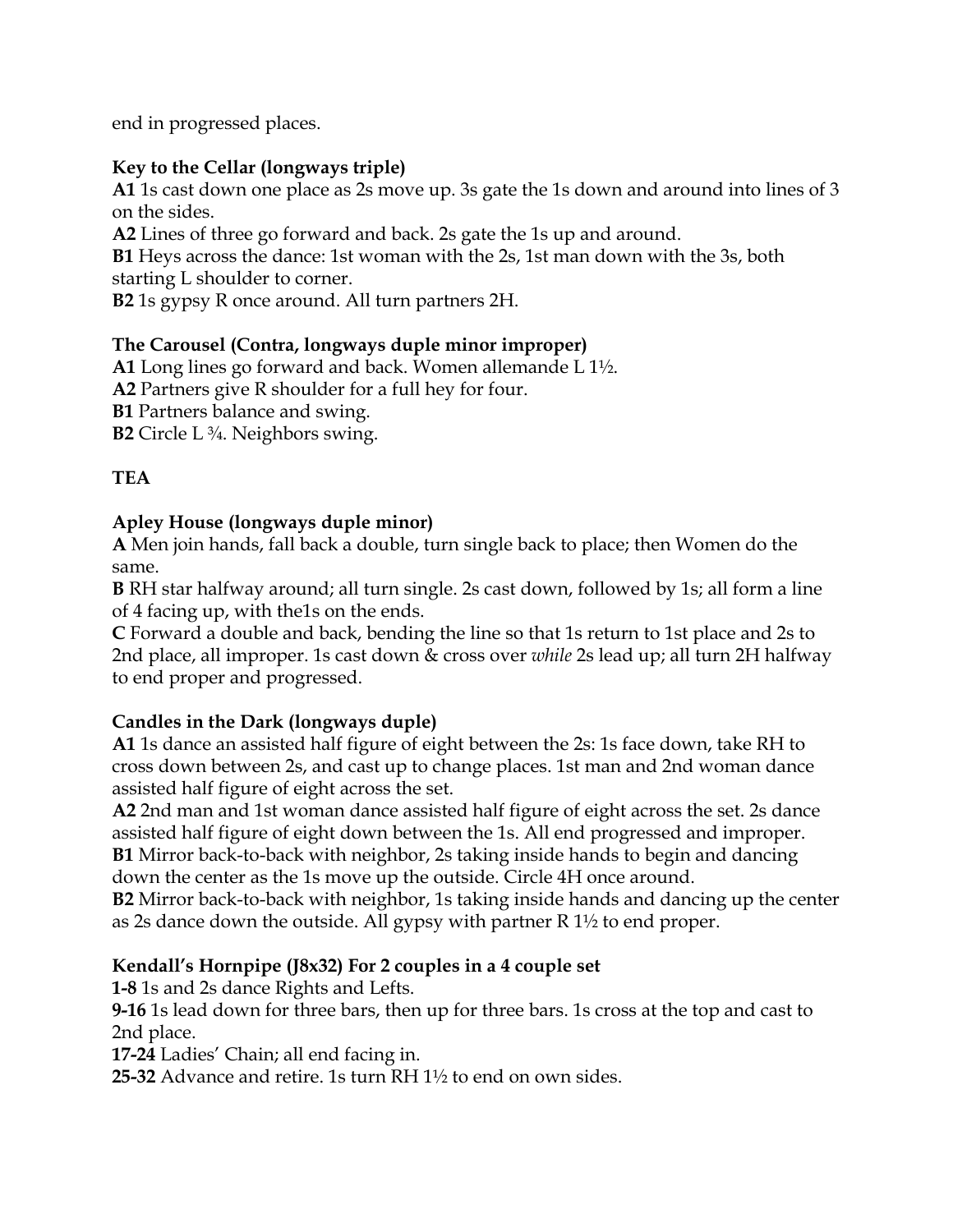#### **Delvine Side (S8x32) For 3 couples in a 4 couple set**

**1-8** 1s and 2s set and cross R shoulder. Repeat to return to original places. **9-16** 1s lead down the middle and back, ending ready for Allemande **17-24** 1s and 2s dance Allemande; 1s end facing their 1st corners. **25-32** 1s turn 1st corner 2H, pass partner R shoulder, turn 2nd corner 2H, and pass partner R shoulder to end in 2nd place on own sides.

#### **Scotland's Gardens (R8x32) For 3 couples in a 4 couple set**

**1-8** 1s dance RSh reels of 3 on the sides.

**9-16** 1s face 2s and turn RH on the sides 1 ½ to change places. 1st man, followed by partner, cast up on men's side and dance down the center. 1st man join hands with the 3s and 1st woman with the 2s.

**17-24** Lines of 3 dance down the middle and back. The top line faces down. **25-32** All set. 1s petronella turn to opposite sides *while* 2s and 3s set. All set. 1s cross RH to 2nd place on own sides.

# **Auretti's Dutch Skipper (longways duple)**

**A1** 1s lead down through the 2s and cast up to place, then turn 2H.

**A2** 2s lead up through the 1s and cast down to place, then turn 2H.

**B1** 1st corners 2H turn. 2nd corners 2H turn.

**B2** All face partner and set twice. Three changes of Rs and Ls, starting with partner. *\*Skipping or skip-change of step is appropriate, and encouraged, throughout.*

# **A Trip to Town-O (Sicilian circle)**

**A1** RH star once around, then turn single over L shoulder.

**A2** LH star once around, then turn single over R shoulder.

**B1** All turn neighbor by RH once around. All turn partner by LH once around, ending facing neighbors.

**B2** Advance and retire towards neighbors, and pass neighbor by R shoulder to progress.

# **Sapphire Sea (longways duple)**

**A** Circle 4H once around. 1st corners RH turn; 2nd corners LH turn. 1s cast down into the middle of a line of four *while* 2s lead up and cast to the ends; all finish facing 2nd woman.

**B** Dolphin hey, with 1s passing RSh with 2nd woman to begin (1st man and 1st woman switch lead at ends of reel). End in a line of four facing up, with 1's in the middle (M2-M1-W1-W2). Line leads up a double and falls back; 2s gate the 1s up and let go approximately halfway around to get to progressed places.

# **The Minister on the Loch (S3x32) 3 couple set**

**1-8** 1s and 2s dance a diamond poussette.

**9-16** 1s dance down for two steps and turn 2H, then dance back up to top and turn 2H. **17-24** 1s and 3s dance a double figure of 8 around the 2s, 1s casting out and 3s crossing up to begin. 1s finish facing out.